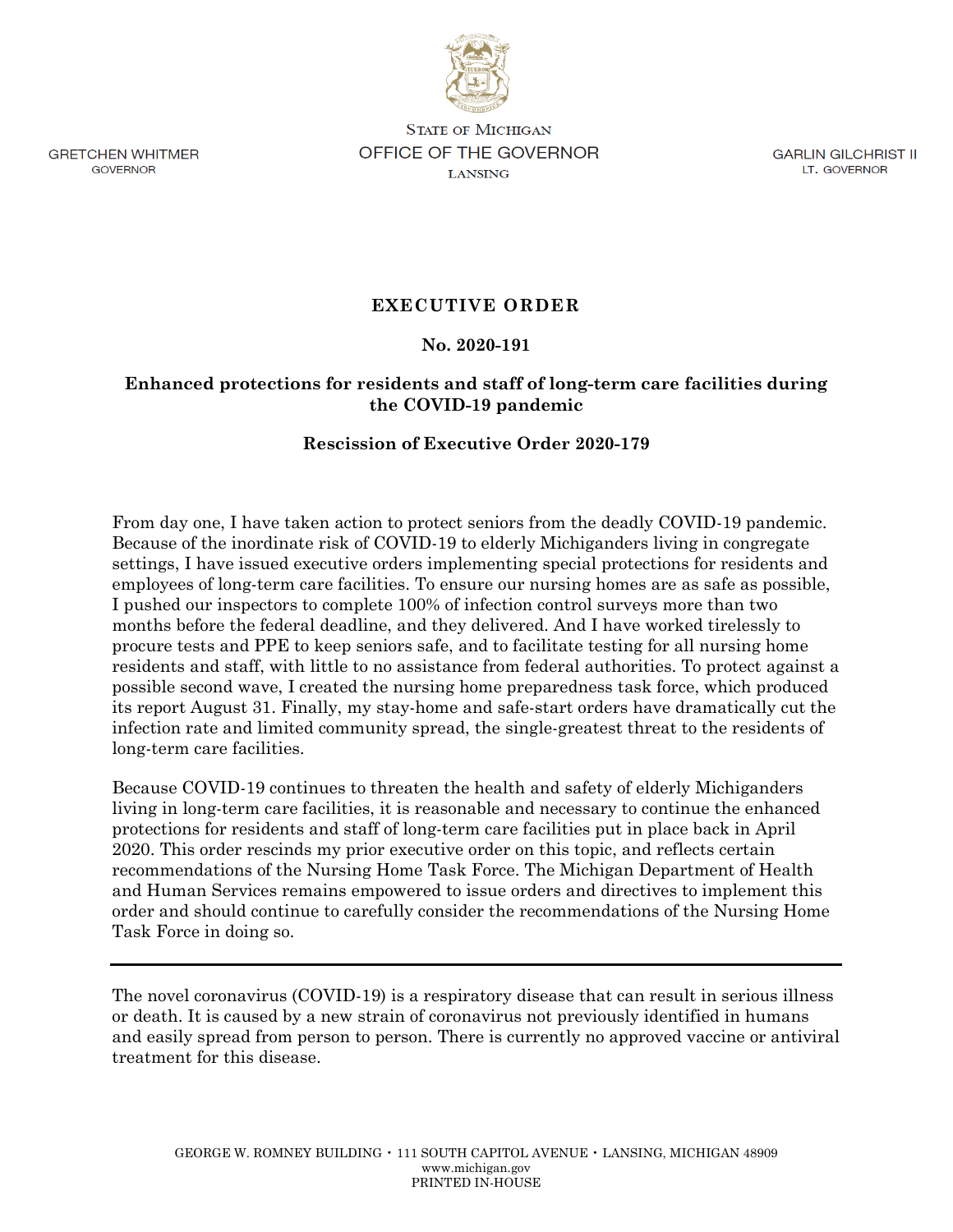On March 10, 2020, the Department of Health and Human Services identified the first two presumptive-positive cases of COVID-19 in Michigan. On that same day, I issued Executive Order 2020-4. This order declared a state of emergency across the state of Michigan under section 1 of article 5 of the Michigan Constitution of 1963, the Emergency Management Act, 1976 PA 390, as amended (EMA), MCL 30.401 et seq., and the Emergency Powers of the Governor Act of 1945, 1945 PA 302, as amended (EPGA), MCL 10.31 et seq.

Since then, the virus spread across Michigan, bringing deaths in the thousands, confirmed cases in the tens of thousands, and deep disruption to this state's economy, homes, and educational, civic, social, and religious institutions. On April 1, 2020, in response to the widespread and severe health, economic, and social harms posed by the COVID-19 pandemic, I issued Executive Order 2020-33. This order expanded on Executive Order 2020-4 and declared both a state of emergency and a state of disaster across the State of Michigan under section 1 of article 5 of the Michigan Constitution of 1963, the Emergency Management Act, and the Emergency Powers of the Governor Act of 1945. And on April 30, 2020, finding that COVID-19 had created emergency and disaster conditions across the State of Michigan, I issued Executive Order 2020-67 to continue the emergency declaration under the EPA, as well as Executive Order 2020-68 to issue new emergency and disaster declarations under the EMA.

Those executive orders have been challenged in *Michigan House of Representatives and Michigan Senate v. Whitmer*. On August 21, 2020, the Court of Appeals ruled that the Governor's declaration of a state of emergency, her extensions of the state of emergency, and her issuance of related EOs clearly fell within the scope of the Governor's authority under the EPGA.

On September 29, 2020, I issued Executive Order 2020-186, again finding that the COVID-19 pandemic constitutes a disaster and emergency throughout the State of Michigan. That order constituted a state of emergency declaration under the Emergency Powers of the Governor Act of 1945. And, to the extent the governor may declare a state of emergency and a state of disaster under the Emergency Management Act when emergency and disaster conditions exist yet the legislature had declined to grant an extension request, that order also constituted a state of emergency and state of disaster declaration under that act.

The Emergency Powers of the Governor Act provides a sufficient legal basis for issuing this executive order. In relevant part, it provides that, after declaring a state of emergency, "the governor may promulgate reasonable orders, rules, and regulations as he or she considers necessary to protect life and property or to bring the emergency situation within the affected area under control." MCL 10.31(1).

Nevertheless, subject to the ongoing litigation and the possibility that current rulings may be overturned or otherwise altered on appeal, I also invoke the Emergency Management Act as a basis for executive action to combat the spread of COVID-19 and mitigate the effects of this emergency on the people of Michigan, with the intent to preserve the rights and protections provided by the EMA. The EMA vests the governor with broad powers and duties to "cop[e] with dangers to this state or the people of this state presented by a disaster or emergency," which the governor may implement through "executive orders, proclamations, and directives having the force and effect of law." MCL 30.403(1)–(2). This executive order falls within the scope of those powers and duties, and to the extent the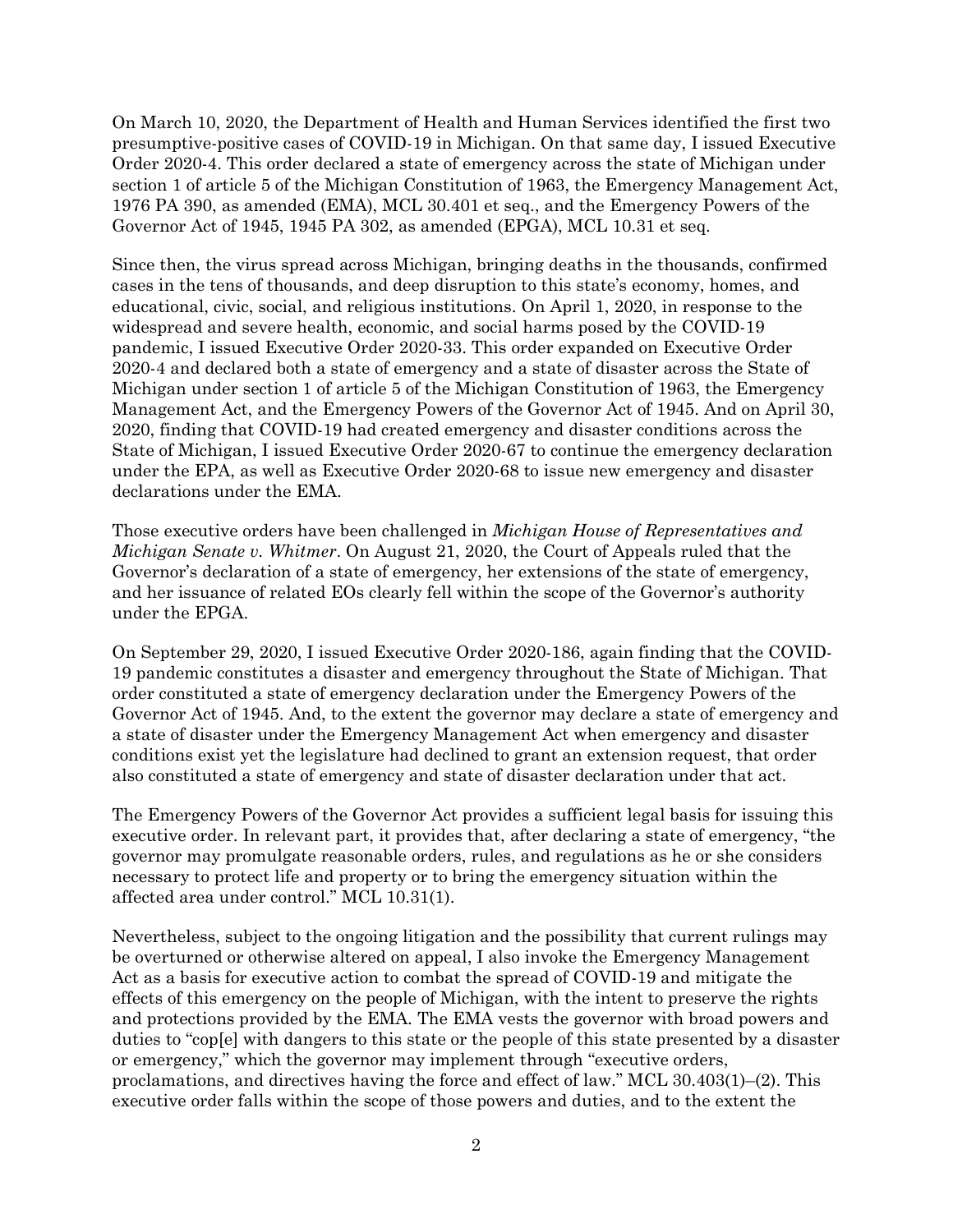governor may declare a state of emergency and a state of disaster under the Emergency Management Act when emergency and disaster conditions exist yet the legislature has not granted an extension request, they too provide a sufficient legal basis for this order.

Acting under the Michigan Constitution of 1963 and Michigan law, I order the following:

## **I. Protections for residents of long-term care facilities**

- 1. Notwithstanding any statute, rule, regulation, or policy to the contrary, a long-term care facility must not effectuate an eviction or involuntary discharge against a resident for nonpayment, nor deny a resident access to the facility, except as otherwise provided in this order.
- 2. A long-term care facility must not prohibit admission or readmission of a resident based on COVID-19 testing requirements or results in a manner that is inconsistent with this order or relevant guidance issued by the Department of Health and Human Services ("DHHS").
- 3. The following apply to a resident that voluntarily obtained housing outside of a longterm care facility such as by moving in with a family member (but not to a resident who was hospitalized) during any state of emergency or state of disaster arising out of the COVID-19 pandemic:
	- (a) The resident does not forfeit any right to return that would have been available to the resident under state or federal law had they been hospitalized or placed on therapeutic leave. Nothing in this section affects the rights of a resident who was hospitalized or placed on therapeutic leave.
	- (b) Except as provided in subsection (c), as soon as capacity allows, the long-term care facility of origin must accept the return of the resident, provided it can meet the medical needs of the resident, and there are no statutory grounds to refuse the return.
	- (c) Prior to accepting the return of such a resident, the long-term care facility must undertake screening precautions that are consistent with relevant DHHS guidance when receiving the returning resident. A facility must not accept the return of a COVID-19-positive resident if the facility does not have a dedicated unit or Care and Recovery Center meeting the requirements of this order.
- 4. Nothing in this order abrogates the obligation to pay or right to receive payment due under an admission contract between a resident and a long-term care facility.
- 5. All long-term care facilities must use best efforts to facilitate the use of telemedicine in the care provided to their residents, including, but not limited to, for regular doctors' visits, telepsychology, counseling, social work and other behavioral health visits, and physical and occupational therapy.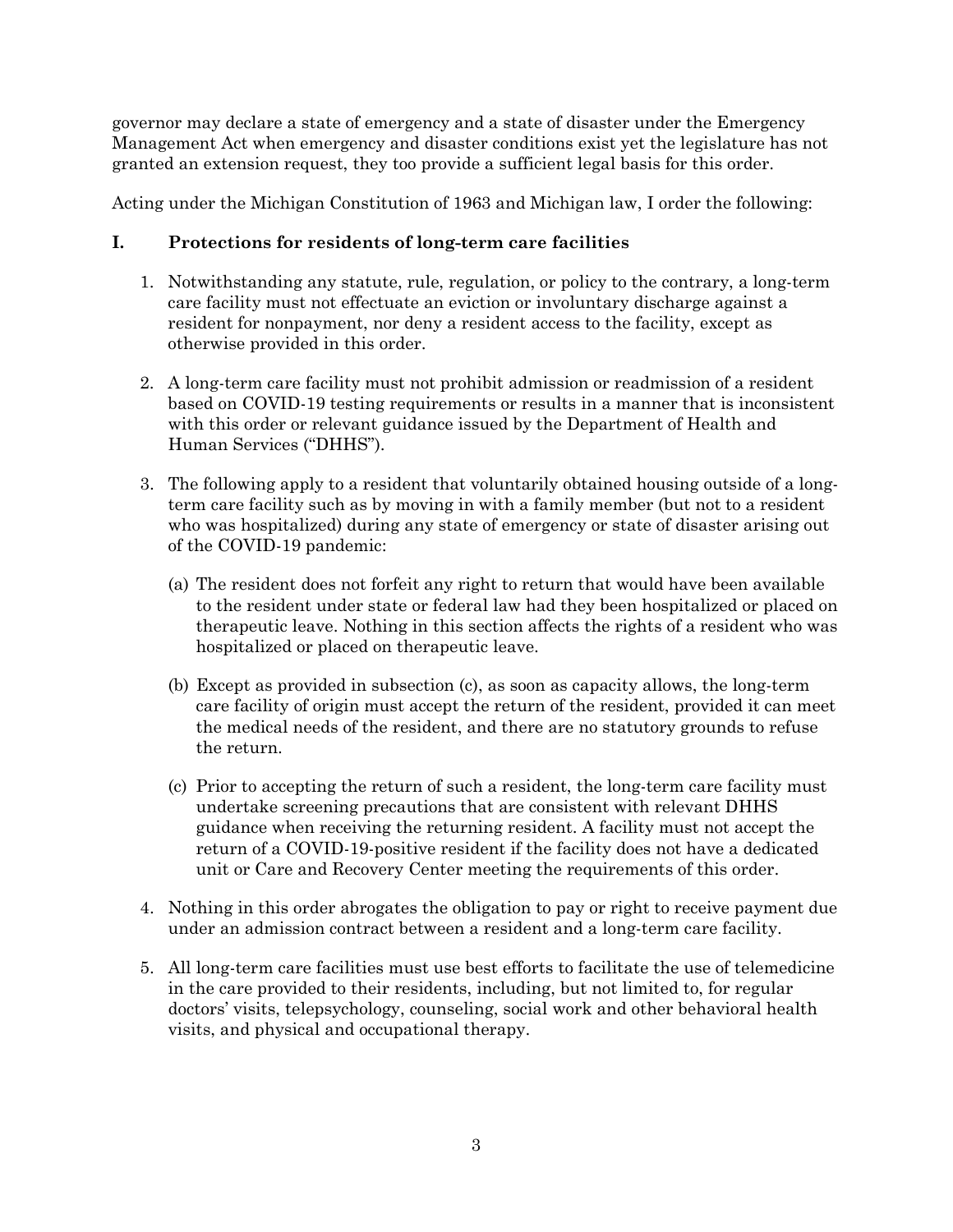### **II. Protections for employees and residents of long-term care facilities**

- 1. It is the public policy of this state that employees of long-term care facilities or Care and Recovery Centers who test positive for COVID-19 or who display one or more of the principal symptoms of COVID-19 should remain in their homes or places of residence, as provided in section 2 of Executive Order 2020-172 or any order that may follow from it, and that their employers shall not discharge, discipline, or otherwise retaliate against them for doing so, as provided in section 1 of Executive Order 2020-172 or any order that may follow from it.
- 2. Long-term care facilities must:
	- (a) Limit communal dining and internal and external group activities consistent with Center for Medicare and Medicaid Services guidance and DHHS guidance;
	- (b) Take all necessary precautions to ensure the adequate disinfecting and cleaning of facilities, in accordance with relevant guidance from the Centers for Disease Control and Prevention ("CDC");
	- (c) Use best efforts to provide appropriate personal protective equipment ("appropriate PPE") and hand sanitizer to all employees that interact with residents;
	- (d) As soon as reasonably possible, but no later than 12 hours after identification, inform employees and residents of the presence of a confirmed COVID-19 positive employee or resident;
	- (e) As soon as reasonably possible, but no later than 24 hours after identification of a confirmed COVID-19 positive employee or resident:
		- (1) Inform legal guardians or health proxies for all residents within the facility of the presence of a confirmed COVID-19 positive employee or resident;
		- (2) Post a notice in a conspicuous place near the main entrance of the facility indicating the presence of a confirmed COVID-19 positive employee or resident. The notice must continue to be displayed until 14 days after the last positive COVID-19 test result for an employee or resident in the facility;
		- (3) Adopt a protocol to inform prospective residents and staff of the presence of a confirmed COVID-19 positive employee or resident. The protocol must remain in place until 14 days after the last positive COVID-19 test result for an employee or resident in the facility;
		- (4) Contact the local health department in the facility's jurisdiction to report the presence of a confirmed COVID-19 positive employee or resident;
		- (5) Support any contact tracing efforts as requested.
	- (f) Notify employees of any changes in CDC recommendations related to COVID-19;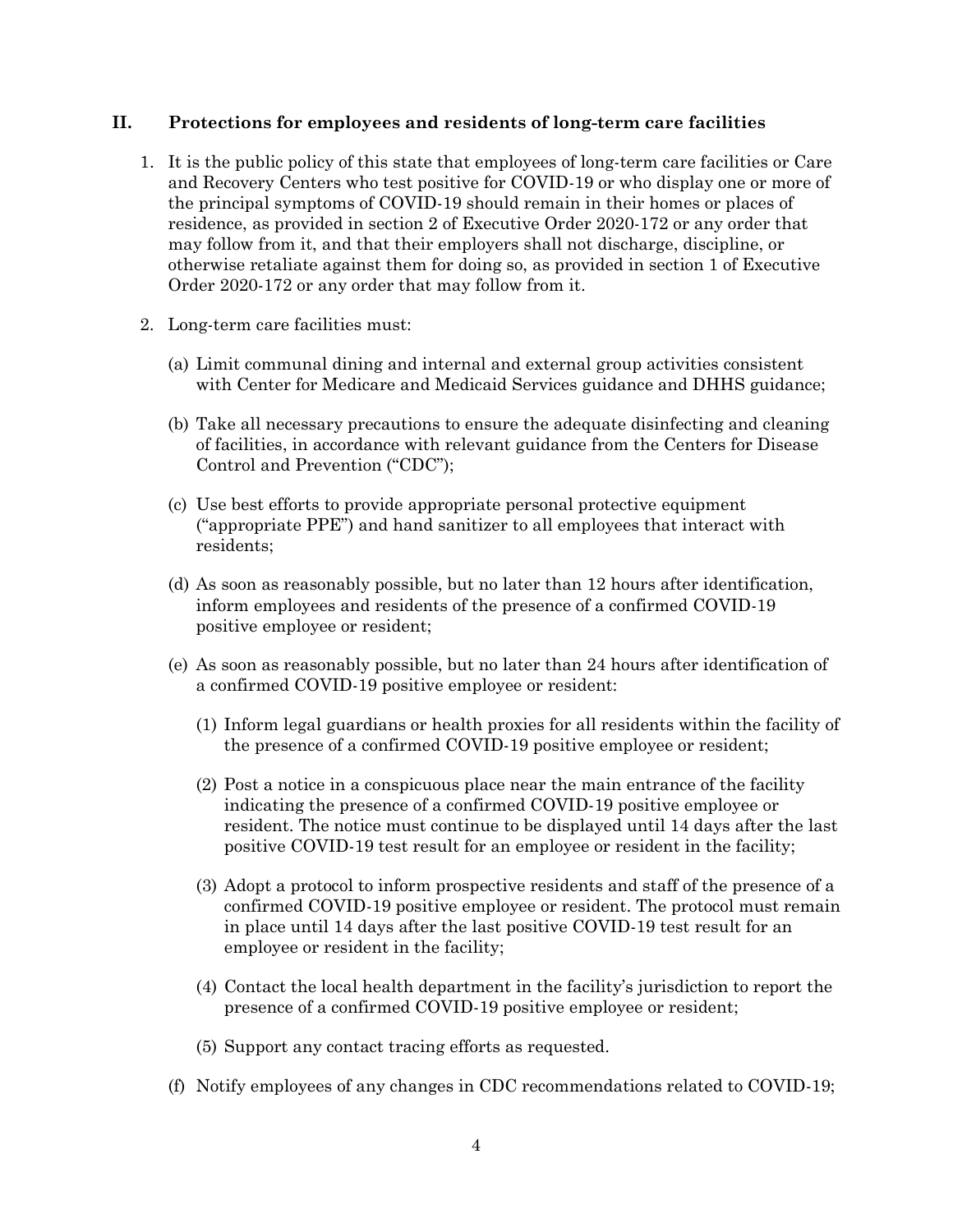- (g) Keep accurate and current data regarding the quantity of each type of appropriate PPE available onsite, and report such data to EMResource upon DHHS's request or in a manner consistent with DHHS guidance; and
- (h) Report to DHHS all presumed positive COVID-19 cases in the facility together with any additional data when required under DHHS guidance.

### **III. Procedures related to transfers and discharges of COVID-19-affected residents**

- 1. A long-term care facility must report the presence of a COVID-19-affected resident to their local health department within 24 hours of identification.
- 2. Except as otherwise provided by an advance directive, a long-term care facility must transfer a COVID-19-affected resident who is medically unstable to a hospital for evaluation.
- 3. Except as otherwise provided by DHHS policy or guidance, a nursing home must make all reasonable efforts to create a unit dedicated to the care and isolation of COVID-19-affected residents ("dedicated unit").
	- (a) A nursing home with a dedicated unit must provide appropriate PPE to directcare employees who staff the dedicated unit.
	- (b) A nursing home provider that operates multiple facilities may create a dedicated unit by designating a facility for such a purpose.
	- (c) A nursing home must not create or maintain a dedicated unit unless it can implement effective and reliable infection control procedures.
- 4. A long-term care facility must adhere to the following protocol with respect to a COVID-19-affected resident who is medically stable:
	- (a) If the long-term care facility has a dedicated unit, the facility must transfer the COVID-19-affected resident to its dedicated unit.
	- (b) If the long-term care facility does not have a dedicated unit, it must attempt to transfer the COVID-19-affected resident to a Care and Recovery Center, an alternate care facility with physical and operational capacity to care for the resident, or an available swing bed at a hospital.
	- (c) If a transfer under subsection (b) of this section is not possible, the long-term care facility must attempt to send the resident to a hospital within the state that has available bed capacity.
- 5. Once a long-term care facility resident who has been hospitalized due to onset of one or more of the principal symptoms of COVID-19 becomes medically stable, the hospital must conduct testing consistent with best practices identified by the CDC prior to discharge. Discharge may be made to any of the following: a Care and Recovery Center, the facility where the resident resided prior to hospitalization, an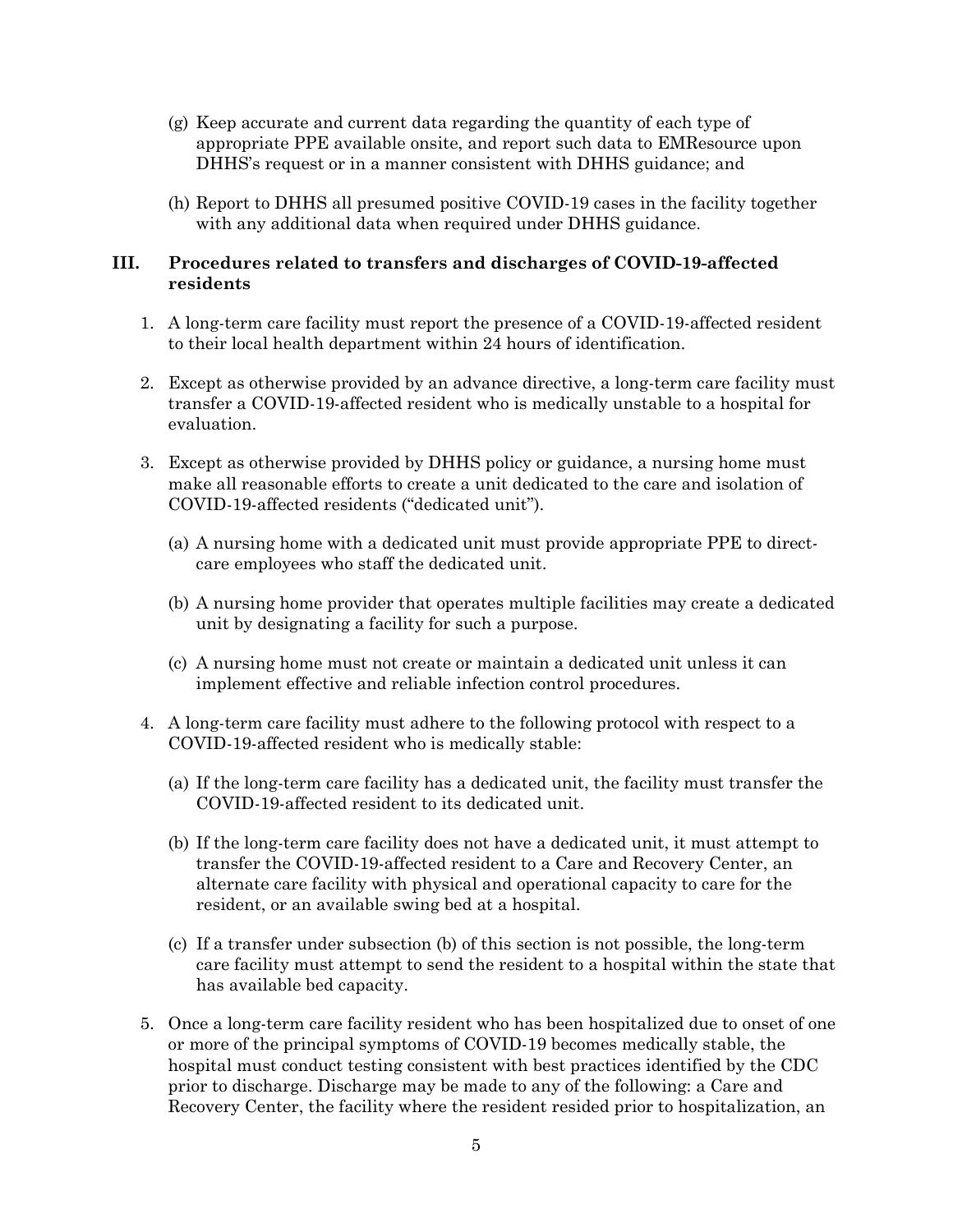alternate care facility with physical and operational capacity to care for the resident, or an available swing bed.

- 6. Discharge destinations should be determined consistent with CDC and DHHS guidelines. Decisionmakers should consider patient safety, the safety of the residents of any destination facility, the wishes of the patient and patient's family, and any guidance or recommendations from the local health department. However, a resident may only be discharged to a facility capable of safely isolating the resident, consistent with any applicable CDC and DHHS guidelines.
- 7. Until an acceptable discharge destination is identified, the individual must remain in the care of the hospital where they reside.
- 8. For any transfer or discharge of a resident, the transferring or discharging entity must ensure that the resident's advance directive accompanies the resident and must disclose the existence of any advance directive to medical control at the time medical control assistance is requested.
- 9. A long-term care facility that transfers or discharges a resident in accordance with this order must notify the resident and the resident's representative (if reachable) of the transfer or discharge within 24 hours.
- 10. The department of licensing and regulatory affairs is authorized to take action to assure proper level of care and services in connection with this order, consistent with section 21799b of the Public Health Code, MCL 333.21799b, and any other relevant provisions of law.
- 11. A transfer or discharge of a long-term care facility resident that is made in accordance with this order constitutes a transfer or discharge mandated by the physical safety of other facility residents and employees as documented in the clinical record, for purposes of section 21773(2)(b) of the Public Health Code, 1978 PA 368, as amended, MCL 333.21773(2)(b), and constitutes a transfer or discharge that is necessary to prevent the health and safety of individuals in the facility from being endangered, for purposes of 42 CFR 483.15(c)(1)(i)(C)–(D) and (c)(4)(ii)(A)–(B).
- 12. To the extent necessary to effectuate this terms of this order, strict compliance with any statute, rule, regulation, or policy pertaining to bed hold requirements or procedures, or to pre-transfer or pre-discharge requirements or procedures, is temporarily suspended. This includes, but is not limited to, strict compliance with the requirements and procedures under sections 20201(3)(e), 21776, 21777(1), and 21777(2) of the Public Health Code, MCL 333.20201(3)(e), MCL 333.21773(2), MCL 333.21776, MCL 333.21777(1), and MCL 333.21777(2), as well as Rules 325.1922(13)-(16), 400.1407(12), 400.2403(9), and 400.15302 of the Michigan Administrative Code.

### **IV. Definitions and general provisions**

1. For purposes of this order: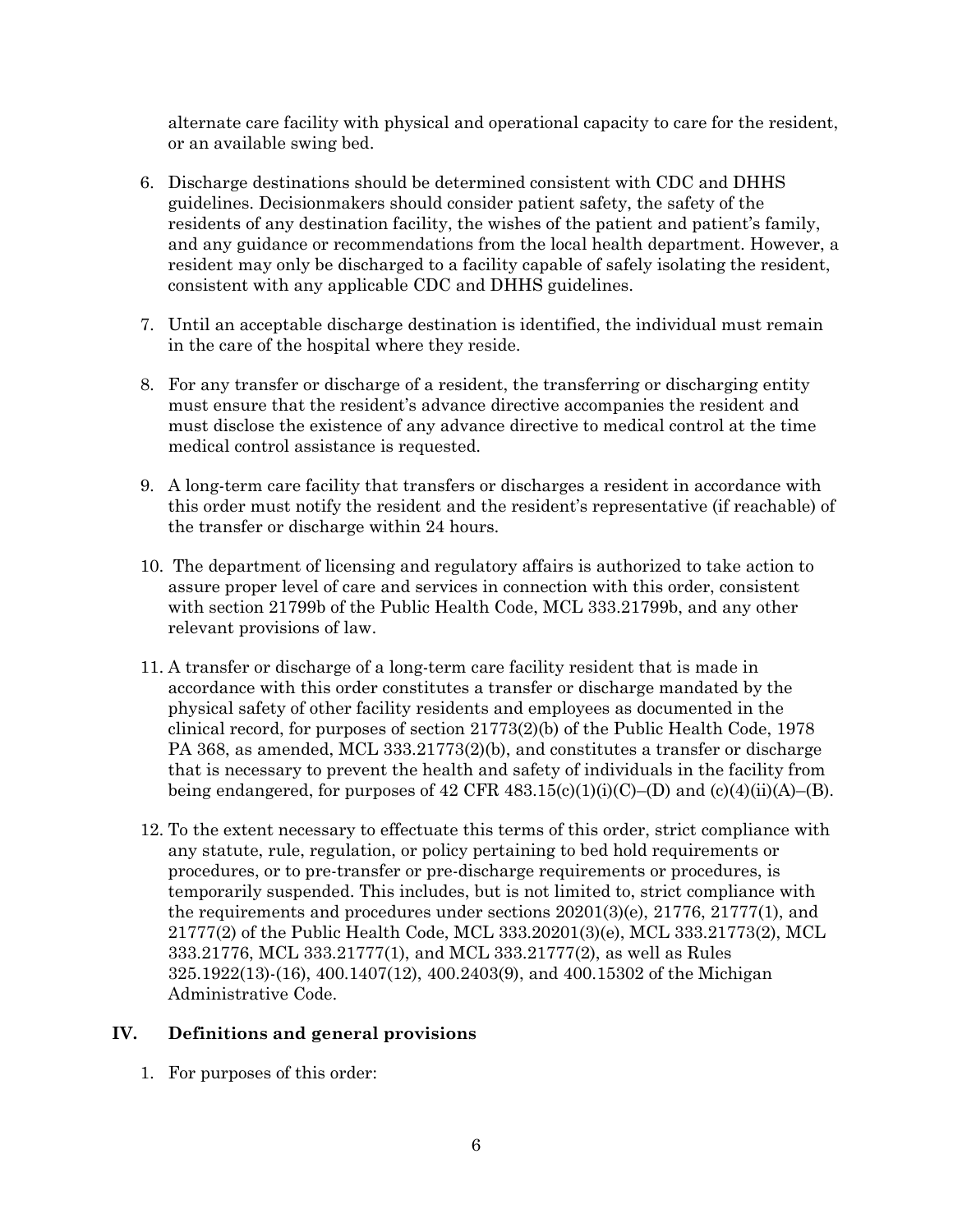- (a) "Adult foster care facility" has the same meaning as provided by section 3(4) of the Adult Foster Care Facility Licensing Act, 1979 PA 218, as amended, MCL 400.703(4).
- (b) "Alternate care facility" means any facility activated by the state to provide relief for hospitals that surge past their capacity,
- (c) "Appropriate PPE" means the PPE that DHHS recommends in relevant guidance.
- (d) "Assisted living facility" means an unlicensed establishment that offers community-based residential care for at least three unrelated adults who are either over the age of 65 or need assistance with activities of daily living (ADLs), including personal, supportive, and intermittent health-related services available 24-hours a day.
- (e) "Care and Recovery Center" means a nursing home that is designated by DHHS as a dedicated facility to temporarily and exclusively care for and isolate COVID-19-affected residents. A Care and Recovery Center also includes a nursing home that was previously designated as a regional hub by DHHS, until such time as the facility's regional hub designation is rescinded. A Care and Recovery Center must accept COVID-19-affected residents in accordance with relevant DHHS orders and guidance.
- (f) "COVID-19-affected resident" means a resident of a long-term care facility who is COVID-19 positive, who is a person under investigation, or who displays one or more of the principal symptoms of COVID-19.
- (g) "Home for the aged" has the same meaning as provided by section 20106(3) of the Public Health Code, MCL 333.20106(3).
- (h) "Long-term care facility" means a nursing home, home for the aged, adult foster care facility, or assisted living facility.
- (i) "Medically unstable" means a change in mental status or a significant change or abnormality in blood pressure, heart rate, oxygenation status, or laboratory results that warrants emergent medical evaluation.
- (j) "Nursing home" has the same meaning as provided by section 20109(1) of the Public Health Code, MCL 333.20109(1).
- (k) "Person under investigation" means a person who is currently under investigation for having the virus that causes COVID-19.
- (l) "Principal symptoms of COVID-19" are fever, atypical cough, or atypical shortness of breath.
- (m)"Swing bed" has the meaning provided by 42 CFR 413.114(b).